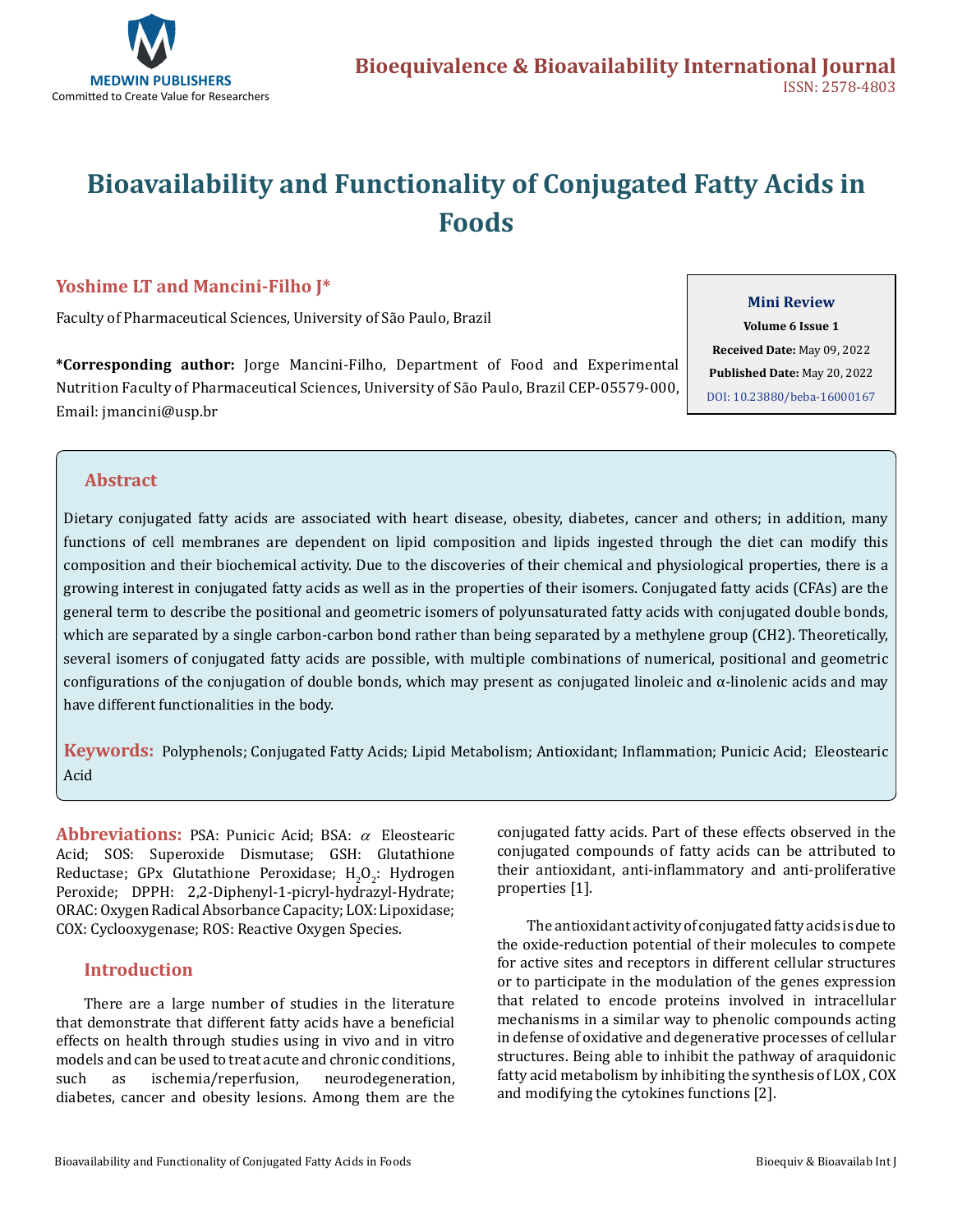#### **Fatty Acids and Diet**

The physical, chemical and metabolic characteristics of fatty acids provided through the diet are associated with heart diseases, obesity, diabetes, cancer, among others, many functions of cell membranes are dependent on lipid composition and lipids ingested through diet can modify their composition and also modify their biochemical activity [3].

Conjugated fatty acids have been attributed several functions in metabolic processes, especially antioxidant activity that is closely related to the decrease of reactive oxygen species (ROS) and also by the reduction of the lipid peroxidation process [4].

#### **Conjugated Fatty Acids**

Conjugated fatty acids (CFAs) are the general term to describe the positional and geometric isomers of polyunsaturated fatty acids with conjugated double bonds, which are separated by a single carbon-carbon bond rather than being separated by a methylene group (CH2). Theoretically, several isomers of AGCs are possible, with multiple combinations of numerical, positional and geometric configurations of the conjugation of double bonds, which can present themselves as conjugated linoleic and α-linolenic acids [5].

#### **Conjugated Linoleic Fatty Acids (CLAs)**

 The conjugated linoleic fatty acids, also called CLAs refer to a group of geometric and positional isomers of octadecadienoic acid that contain double bonds in a conjugated position and may have cis or trans configurations. There are a large number of isomers of CLAs reported. However, due to their biological functions, two main isomers have been the focus of current research: 9cis, 11trans and 10trans, 12cis [6]. The 9c, 11t is the predominant isomer found in natural sources such as meat, milk and dairy products from ruminant animals. This isomer originates from the biohydrogenation of linoleic acid to stearic acid by ruminant bacteria or from the desaturation ( $\Delta$ 9) of vaccenic acid (C18:1,11t) in the breast tissue. The other major isomer of CLA (10t, 12c) is present in very low concentrations in foods, but is primarily derived from synthetic preparations of CLAs. Most studies with CLAs have used a mixture of these two isomers [7,8].

There are many studies that evaluate the various beneficial effects of CLAs in the body, especially in some experimental animal models. However, the results are controversial and sometimes show some adverse effects such as increased liver lipids [5].

#### **Linolenic conjugated fatty acids (CLNAs)**

The α-linolenic conjugated fatty acids AGCs, also called CLNAs, short form for conjugated linolenic acids, refer to a group of geometric and positional isomers of octadecatrienoic acid that contain three conjugated double bonds [9]. They are found exclusively in several types of vegetable seed oils, being present in high amounts (40 to 80% of the total fatty acids). Each seed has only one conjugase enzyme that converts linoleic acid into a specific isomer of CLNAs [5].

Research has shown that these isomers of CLNAs are associated with anti-carcinogenic, anti-adipogenic, antioxidant, anti-inflammatory and anti-atherosclerotic properties, both in vitro and in vivo, and their efficacy can vary substantially between individual isomers as well as doses and doses in model used [10,11]. Thus, the conjugation process can result in the production of a series of fatty acids with diverse biogenic profiles.

Compared to CLAs, studies on the physiological effects of CLNAs are even more limited [11]. However, studies have shown that these isomers are well absorbed by the body, being metabolized and incorporated in the form of CLAs in animal tissues. Therefore, some biological effects of CLNAs can be partially explained by being attributed to CLAs [12].

However, the difference in the configuration of the double bond at carbon 13 cis or trans of these two isomers, confer differences in the rate of metabolism and in the intensity and biological activities [5,12].

#### **Studies of Conjugated Fatty Acids at FBA-FCF-University of Sao Paulo**

Studies carried out at the Lipid Laboratory of the Food and Experimental Nutrition Department at FCF/USP confirmed the presence in high percentages of punicic (57%) and α-eleostearic (24%) fatty acids in relation to the total lipids present in pomegranate and bitter gourd seeds, respectively [5,13,14]. Furthermore, in vitro antioxidant activities of these oils were demonstrated by different methods (betacarotene/linoleic acid system, DPPH radical scavenging, ORAC). Another interesting result was that, in rats fed for 40 days with these oils, more 9c,11t-CLA were found than CLNAs itself in tissue lipids, but in a discriminated way and with different intensities in each tissue studied, CLAs being found mainly in adipose and liver tissue.

The fatty acid profile of the liver is a determining factor in the presence of diseases such as hepatic steatosis and inflammation [15]. However, there is no consensus in the literature regarding the effects of the 9c, 11t-CLA isomer (metabolite resulting from CLNAs) on lipid metabolism, as